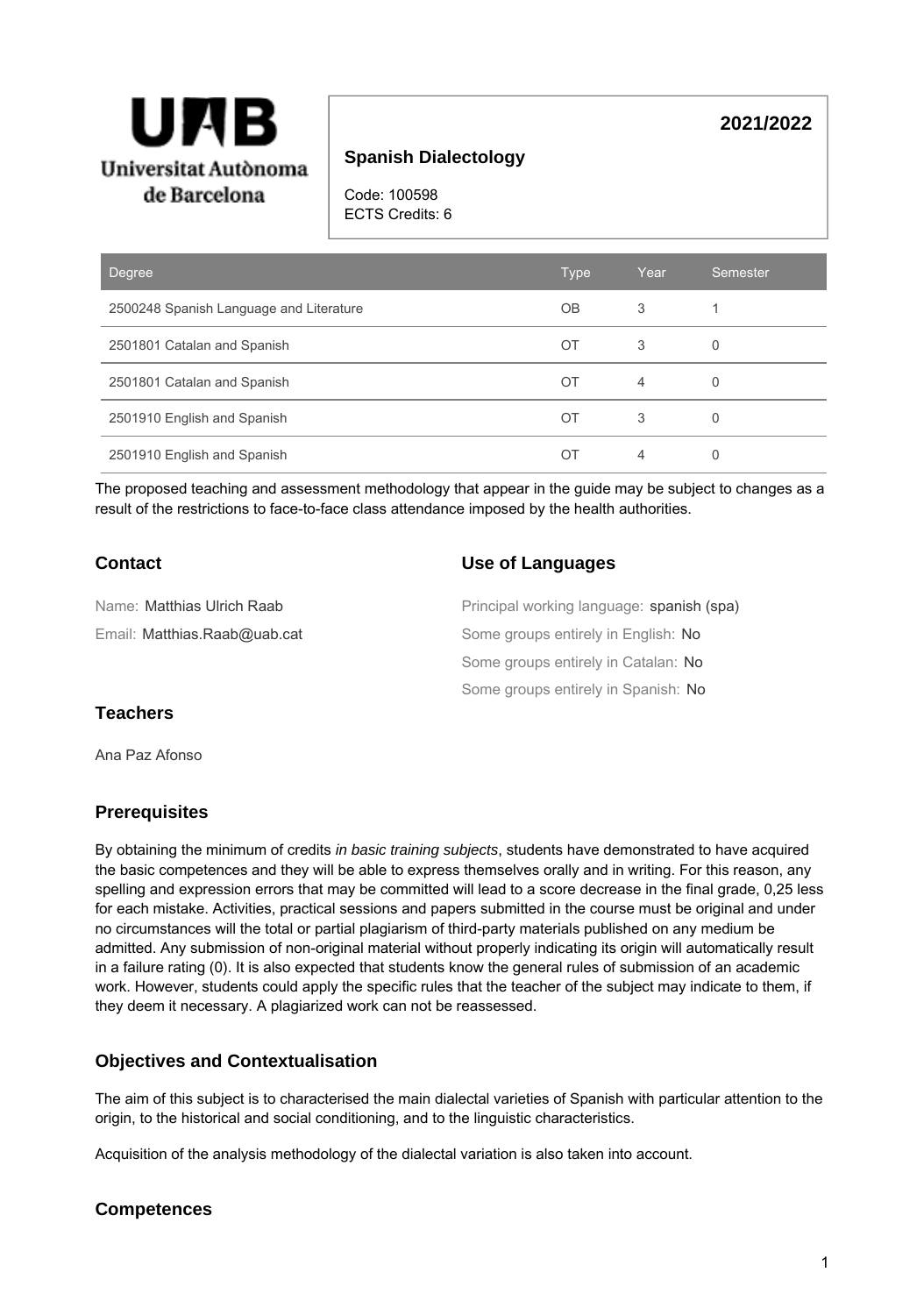Spanish Language and Literature

- Analyze the main phenomena of Spanish linguistic variation (historical, geographical, social and pragmatic variation).
- Identify grammar component belonging to linguistic phenomena basic analysis of Spanish language (phonetics, phonology, morphology, syntax, vocabulary, semantics and discourse).
- Students must be capable of applying their knowledge to their work or vocation in a professional way and they should have building arguments and problem resolution skills within their area of study.
- Students must be capable of collecting and interpreting relevant data (usually within their area of study) in order to make statements that reflect social, scientific or ethical relevant issues.
- Students must be capable of communicating information, ideas, problems and solutions to both specialised and non-specialised audiences.
- The techniques and methods of linguistic comment both from the synchronic point of view and from the point of view diachronic.

Catalan and Spanish

- Analyze the main phenomena of Spanish linguistic variation (historical, geographical, social and pragmatic variation).
- Apply the techniques and methods of linguistic comment both from the synchronic point of view and from the point of view diachronic.
- Identify grammar component belonging to linguistic phenomena basic analysis of Spanish language (phonetics, phonology, morphology, syntax, vocabulary, semantics and discourse).
- Students can apply the knowledge to their own work or vocation in a professional manner and have the powers generally demonstrated by preparing and defending arguments and solving problems within their area of study.
- Students have the ability to gather and interpret relevant data (normally within their study area) to issue judgments that include reflection on important issues of social, scientific or ethical.
- Students must be capable of communicating information, ideas, problems and solutions to both specialised and non-specialised audiences.

English and Spanish

- Analyze the main phenomena of Spanish linguistic variation (historical, geographical, social and pragmatic variation).
- Apply the techniques and methods of linguistic comment both from the synchronic point of view and from the point of view diachronic.
- Identify grammar component belonging to linguistic phenomena basic analysis of Spanish language (phonetics, phonology, morphology, syntax, vocabulary, semantics and discourse).
- Students can apply the knowledge to their own work or vocation in a professional manner and have the powers generally demonstrated by preparing and defending arguments and solving problems within their area of study.
- Students have the ability to gather and interpret relevant data (normally within their study area) to issue judgments that include reflection on important issues of social, scientific or ethical.
- Students must be capable of communicating information, ideas, problems and solutions to both specialised and non-specialised audiences.

# **Learning Outcomes**

- 1. Analyze dialectal oral and written texts.
- 2. Analyze the geographic variation of Spanish.
- 3. Correctly draw up a previously analysed non-regulatory text.
- 4. Correctly drawing up a previously analysed non-regulatory text.
- 5. Identify the main linguistic phenomena of dialectal variation in Spanish: phonetics, grammar and lexical.
- 6. Interpret the meaning of unknown words thanks to its context.
- 7. Interpreting the meaning of unknown words thanks to its context.
- 8. Make predictions and inferences about the content of a text.
- 9. Making predictions and inferences about the content of a text.
- 10. Producing a written text that is grammatically and lexically correct.
- 11. Read and interpret dialect maps
- 12. Read and interpret dialect maps.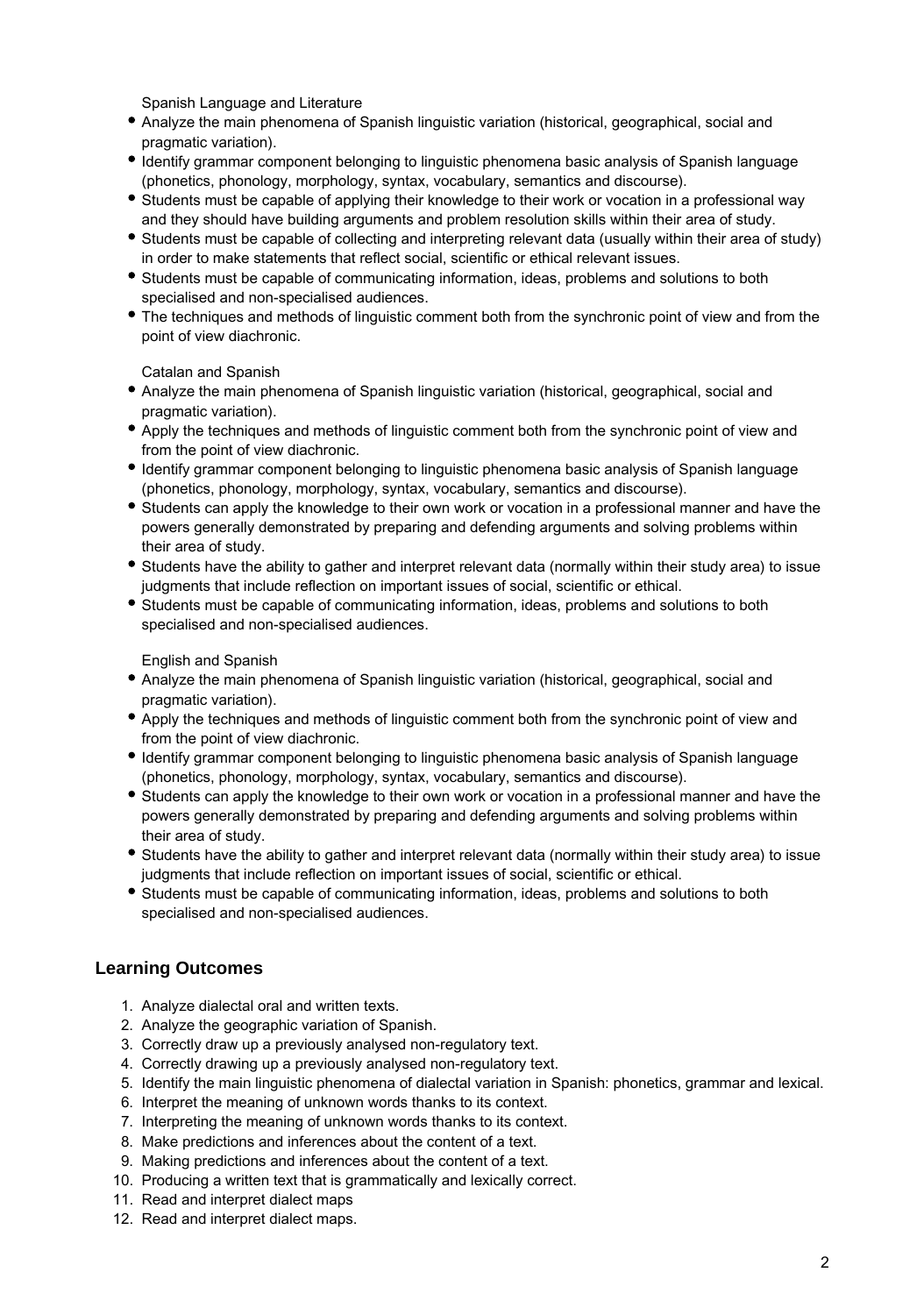- 13. Use suitable terminology when drawing up an academic text.
- 14. Using suitable terminology when drawing up an academic text.

## **Content**

1. Introduction

1.1. The dialectal variation. Origins of dialectology. The basic concepts: language, dialect, speech and idiolect. Linguistic geography and the atlas.

1.2. The dialectal variation of Spanish: origins and evolution

2. Geographical varieties of Spanish

2.1. The historical dialects.

2.1.1. The Aragonese, the Navarrese and the Rioja. Historical issues and current situation. Linguistic characteristics.

2.1.2. The Asturleones. Historical issues and current situation. Linguistic characteristics.

2.2. The Castilian. From primitive Castilian to the current Castilian and internal diversification.

2.2.1. The varieties of the north and center. Linguistic characteristics.

2.2.2. The southern varieties.

2.2.2.1. The Andalusian The oriental Andalusian and the western Andalusian. Linguistic characteristics.

2.2.2.2. The transitional speeches: Extremaduran, Murcian, Canary.

2.2.3. Spanish in bilingual areas.

2.3. The Spanish of America. Training. Geographical areas. Main linguistic features: phonetics, morphology, syntax and lexicon. The atlas in which are considered different varieties of the Spanish of America.

# **Methodology**

The learning of this subject by the students is distributed as follows:

- Directed activities (35%). These activities are divided into master classes and seminars and classroom practices led by the faculty, in which theoretical explanation is combined with discussion of all types of texts.
- Supervised activities (10%). These tutorials are programmed by the teacher, dedicated to correcting and commenting on problems at different levels of linguistic analysis.
- Autonomous activities (50%). These activities include both time devoted to individual study and analytical comments written, as well as oral presentations.
- Assessment activities (5%). The assessment of this subject will be taken by oral presentations and written tests

Annotation: Within the schedule set by the centre or degree programme, 15 minutes of one class will be reserved for students to evaluate their lecturers and their courses or modules through questionnaires.

### **Activities**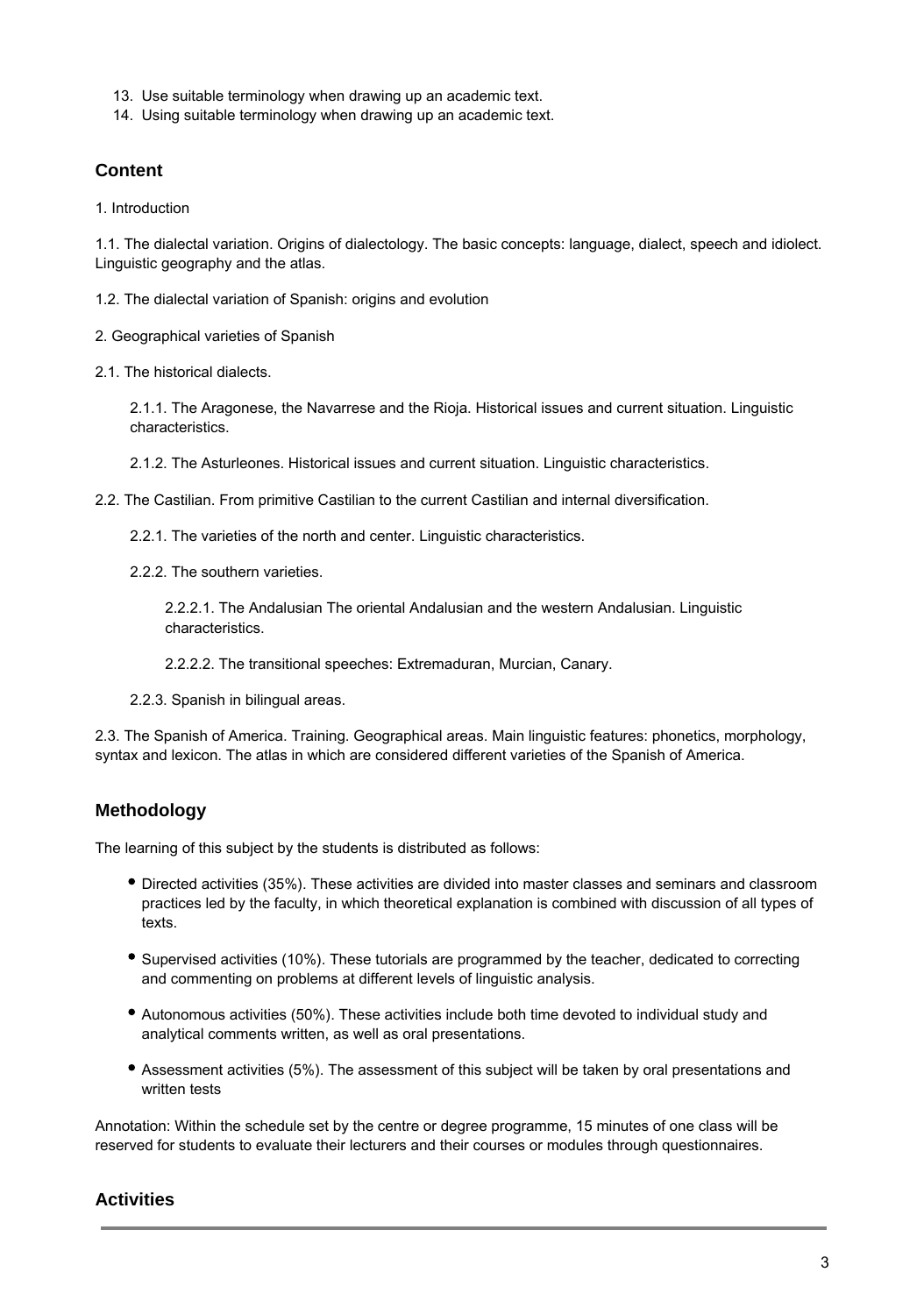| <b>Title</b>                                                             | <b>Hours</b> | ECTS Learning Outcomes           |
|--------------------------------------------------------------------------|--------------|----------------------------------|
| Type: Directed                                                           |              |                                  |
| Individual Activities                                                    | 65           | $2.6$ 2, 10, 9, 14, 5, 7, 4      |
| Master classes, seminars and practical sessions organised by the teacher | 42           | $1.68$ 2, 1, 10, 9, 14, 5, 7, 11 |
| Programmed tutorials                                                     | 18           | $0.72$ 2, 1, 9, 5, 11            |

## **Assessment**

- Class attendance will be taken into account.
- Completion of 2 exams (30% + 30%).
- Completion of 1 course work (30%).
- Completion of 1 monographic exercise (10%).
- All four assessment tests are compulsory.
- If a student takes any or one of the tests, they will be considered non-evaluable.
- If a student does not take one or more assessment tests, they will be considered suspended.

- The recovery of the subject is compulsory when a grade lower than 5 has been obtained. The course work is not recoverable.

- Those students who have obtained a grade below 3.5 in the average mark cannot recover.

- At the time of each assessment activity, the teacher will inform the students (through Moodle) of the procedure of revision the exams and the date which they will have the marks.

- In the event that tests or exams cannot be taken onsite, they will be adapted to an online format made available through the UAB's virtual tools (original weighting will be maintained). Homework, activities and class participation will be carried out through forums, wikis and/or discussion on Teams, etc. Lecturers will ensure that students are able to access these virtual tools, or will offer them feasible alternatives.

#### PLAGIARISM

In the event of a student committing any irregularity that may lead to a significant variation in the grade awarded to an assessment activity, the student will be given a zero for this activity, regardless of any disciplinary process that may take place. In the event of several irregularities in assessment activities of the same subject, the student will be given a zero as the final grade for this subject.

### **Assessment Activities**

| <b>Title</b>                                          | <b>Weighting</b> |     |      | Hours ECTS Learning Outcomes                     |
|-------------------------------------------------------|------------------|-----|------|--------------------------------------------------|
| Exercise on the Aragonese language on social networks | 10%              | 2   | 0.08 | 2, 1, 10, 14, 5, 11                              |
| Test 1                                                | 30%              | 1.5 | 0.06 | 2, 1, 10, 9, 14, 13, 5, 11,<br>12                |
| Test 2                                                | 30%              | 1.5 | 0.06 | 2, 1, 10, 9, 8, 14, 13, 5,<br>7, 6, 11, 12, 4, 3 |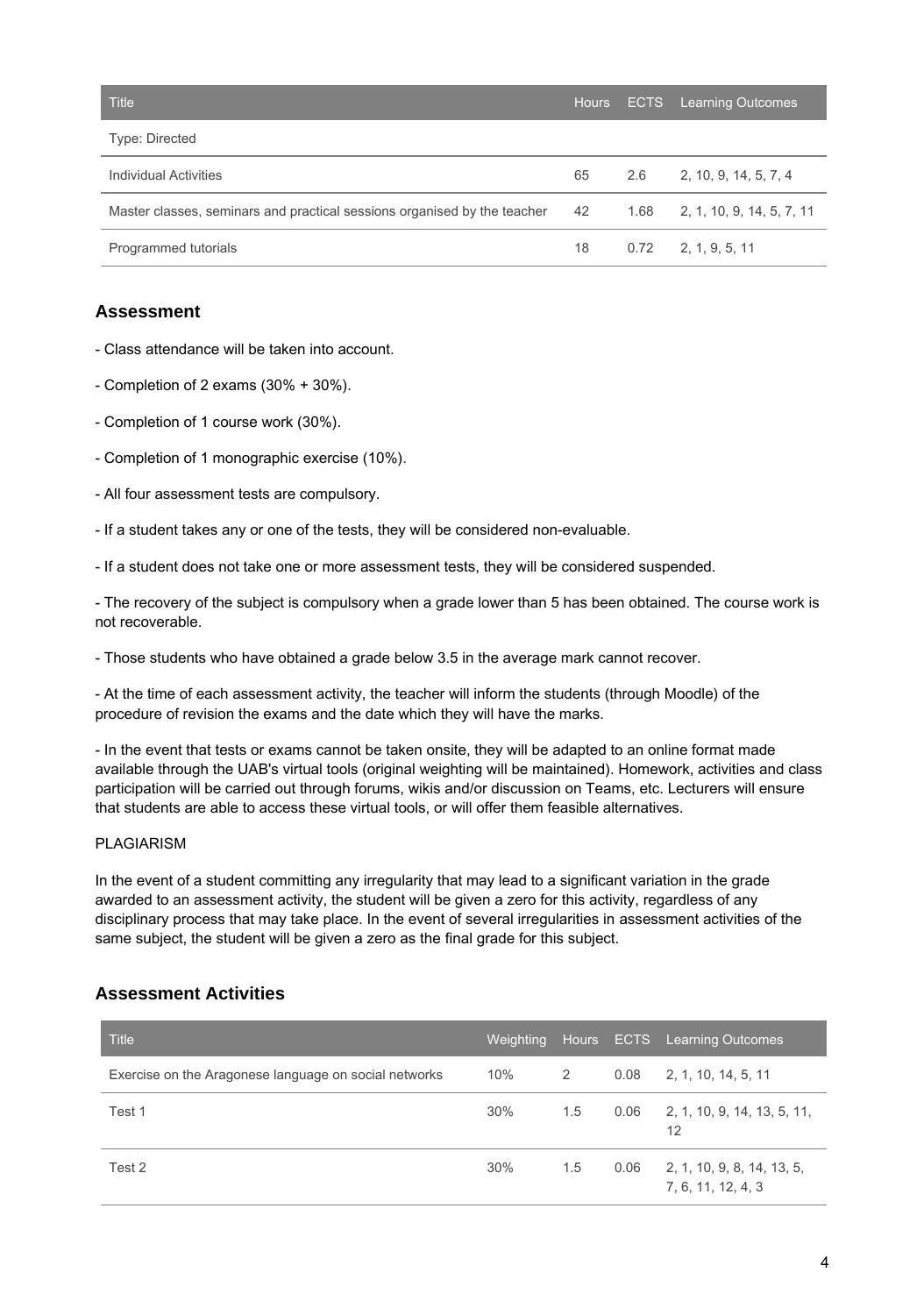## **Bibliography**

Aleza Izquierdo, Milagros, y José M.ª Enguita (coords.) (2010): La lengua española en América: normas y usos actuales, València: Universitat [archivo en pdf en http://www.uv.es/aleza/esp.am.pdf].

Alvar, Manuel (1960): Textos hispánicos dialectales. Antología histórica, Madrid: CSIC.

Alvar, Manuel (1996): Manual de dialectología hispánica. El español de España, Barcelona: Ariel.

Alvar, Manuel (1996): Manual de dialectología hispánica. El español de América, Barcelona: Ariel.

Ariza, Manuel (1994): Comentarios de textos dialectales, Madrid: Arco Libros.

Cano Aguilar, Rafael (coord.)(2005): Historia de la lengua española, Barcelona: Ariel, 2.ª ed. actualizada.

García de Diego, Vicente (1978): Dialectología española, 3.ª ed. corregida y aumentada, Madrid: Ediciones Cultura Hispánica del Centro Iberoamericano de Cooperación.

García Mouton, Pilar (1994): Lenguas y dialectos de España, Madrid: Arco Libros.

Hualde, José Igancio (2005): The Sounds of Spanish, Cambridge: Cambridge U. P.

Lapesa, Rafael (1981<sup>9</sup>): *Historia de la lengua española*, Madrid, Gredos, capítulos XV, XVI y XVII.

Lexikon der Romanistischen Linguistik, (1992), vol. VI, 1, ed. G. Holtus, M. Metzeltin, C. Schmitt, Tübingen: Niemeyer.

Lleal, Coloma (1990): La formación de las lenguas romances peninsulares, Barcelona: Barcanova.

Miguel, Elena de (dir.) (2006): Las lenguas españolas: un enfoque filológico, Madrid: MEC.

Moreno de Alba, José G. (1988): El español en América, México: FCE.

Moreno Fernández, Francisco (2009): La lengua española en su geografía, Madrid: Arco Libros.

Penny, Ralph (2000): Variation and change in Spanish, Cambridge: Cambridge U. P. Traducción: (2004) Variación y cambio en español, Madrid: Gredos.

Poch, Dolors (ed.) (2016): El español en contacto con las otras lenguas peninsulares. Madrid / Frankfurt: Iberoamericana Vervuert.

Real Academia Española (2011): Nueva Gramática de la Lengua Española. Fonética y Fonología, Madrid: Espasa-Calpe, [DVD adjunto, Las voces del español. Tiempo y espacio].

Vaquero Ramírez, María (1996): El español de América (I). Pronunciación, Madrid: Arco Libros.

Vaquero Ramírez, María (1996): El español de América (II). Morfosintaxis y léxico, Madrid: Arco Libros.

Zamora Vicente, Alonso (1960): Dialectología española, Madrid: Gredos.

Useful links

ATLAS LINGÜÍSTICOS EN INTERNET

http://www.geolectos.com/atlas.htm